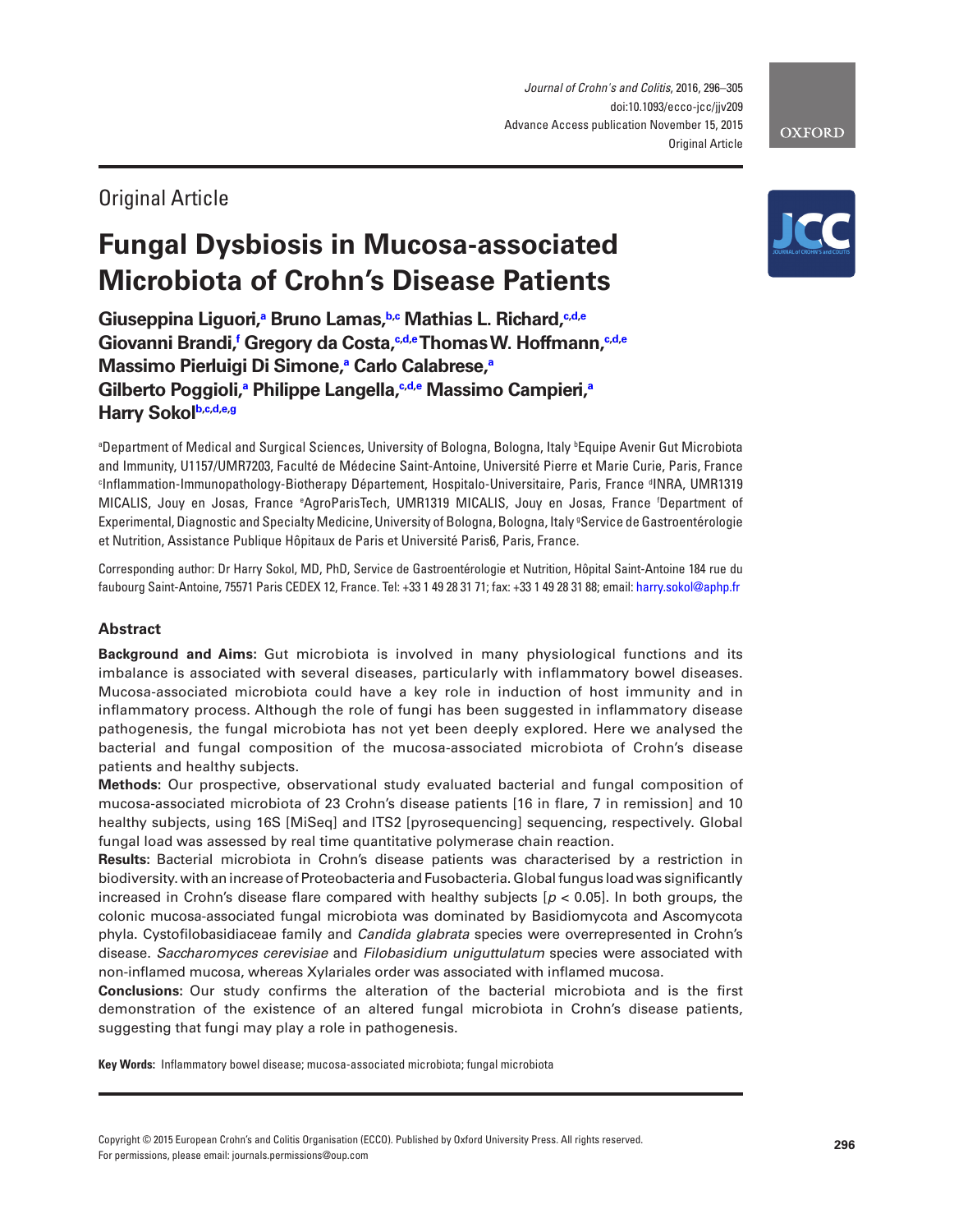#### **1. Introduction**

The study of the intestinal microbiota has made dramatic progress in the past decade. However, although its bacterial fraction has been deeply investigated in both health and disease, very few data are available regarding the other microbial fractions and particularly regarding the fungal microbiota.

Bacterial population is by far the most abundant and counts about 1014 microorganisms, 10 times more than the total number of human cells in a human body.<sup>[1](#page-8-0)</sup> The gut microbiota has been shown to be involved in many physiological functions, including regulation of metabolism, detoxification of carcinogens, maturation of immune system, stimulation of epithelial barrier, and resistance to infections[.2](#page-8-1)[,3](#page-8-2) An imbalance in the gut microbiota composition, named dysbiosis, is associated with several diseases and particularly with inflammatory bowel diseases [IBD]. Although the exact pathogenesis of IBD is still unknown, it is currently believed that it results from an inappropriate immune response toward the gut microbiota in genetically predisposed subjects under the influence of environmental factors.[4](#page-8-3) The most accepted features of the IBD-associated dysbiosis are: i] a reduction of the bacterial diversity and of bacteria belonging to the Firmicutes phylum; and ii] an increase in bacteria from the Proteobacteria phylum and especially of Enterobacteria.<sup>[5](#page-8-4)[,6](#page-8-5)[,7](#page-8-6)[,8](#page-8-7)</sup> Many studies suggest that these alterations in the bacterial composition are associated with functional consequences with potential impact on disease onset, severity, or maintenance. In particular, mucosaassociated microbiota, which has been shown to differ from faecal microbiota, could have a key role in induction of host immunity and in inflammatory process.<sup>9[,10,](#page-8-9)[11](#page-8-10)</sup>

Although the role of fungi has been suggested for a long time in IBD pathogenesis, data on fungal microbiota composition in these patients are still scarce,<sup>12</sup> especially at the mucosal level. One of the most comprehensive studies to date has been performed by Chehoud and colleagues who showed that paediatric IBD is associated with reduced diversity in fungal faecal microbiota.[13](#page-8-12) This aspect is also confirmed by another study performed on mucosa of distal colon in a small cohort of paediatric IBD.[14](#page-8-13) It has been notably shown many years ago that anti-*Saccharomyces cerevisiae* antibodies [ASCA] are associated with Crohn's disease [CD].<sup>15,[16](#page-8-15),17</sup> Moreover, some culture studies observed an increased load of *Candida albicans* in the stool of CD patients and their healthy first-degree relatives, compared with unrelated healthy subjects [HS].<sup>18</sup> Connections between fungal microbiota and IBD are also suggested by the pro-inflammatory effects of *C. albicans* in colitis models in mice,<sup>[19](#page-8-18)[,20](#page-8-19)</sup> whereas the probiotic yeast *Saccharomyces boulardii* has protective effects.<sup>[21](#page-8-20)</sup> Recently, it has been shown that mice lacking genes involved in fungi sensing, such as Dectin1 or Card9, are more susceptible to colitis and exhibit an uncontrolled fungal microbiota[.22](#page-8-21),[23](#page-8-22)

Finally, many IBD-associated genetic variants are located in genes involved in fungus sensing or in response to fungus infection.[12](#page-8-11)[,24,](#page-8-23)[25](#page-8-24)

In this study we analysed, through molecular and sequencing methods, the mucosa-associated microbiota of CD patients and HS, taking into account both bacterial and fungal fractions. We showed that, beside bacteria, a fungal dysbiosis is present in CD gut microbiota.

## **2. Material and Methods**

#### 2.1. Study population

Our single-centre, prospective, observational study was conducted at the S. Orsola-Malpighi's Hospital, Bologna, Italy; 23 patients with CD [16 in flare and 7 in remission], and 10 HS were enrolled in the

study [[Table 1](#page-1-0)]. CD was diagnosed according to classical clinical, endoscopic, and histological parameters. Phenotype of the disease was defined following the Montreal classification. Exclusion criteria were: infectious colitis; coagulation disorders or concomitant treatment with anticoagulant therapy; and antibiotics or antifungal treatment during the 2 months before inclusion. Control group [mean age  $48.3 \pm 13.43$  years, 70% men] was constituted by HS without history or clinical symptoms of intestinal disorders or endoscopic or histological signs of IBD. HS underwent colonoscopy during routine surveillance screening. All the subjects gave written informed consent to participating in the study, which was approved by the local research ethical committee.

### 2.2. Samples collection

Surgical specimens of colonic mucosa of active CD were taken during ileo-colonic resection. In particular, specimens of right colon, both in inflamed and in non-inflamed mucosa, were taken. Sampling in CD patients in remission and HS was performed during colonoscopy using standardised biopsies [Olympus forceps FB-24Q] of the right colon. There were no differences in sampling between the groups studied. All the samples were immediately put in liquid nitrogen and stored at -80°C before processing.

#### 2.3. DNA extraction

DNA was extracted from one or two biopsies of colonic mucosa as previously described.[10](#page-8-9) For the mechanical lysis step, we used the FastPrep® [three cycles of 30s at 6.5 m/s, cooling samples in ice for 5min between each cycle] and a mix of two sizes of glass beads [0.1 and 0.5 mm] to optimise fungal DNA extraction. Nucleic acids were precipitated by isopropanol for 10min at room temperature,

<span id="page-1-0"></span>

| Table 1. Demographic and clinical data of studied population. |  |  |
|---------------------------------------------------------------|--|--|
|                                                               |  |  |

|                                         | Active CD    | CD in remission                | HS               |
|-----------------------------------------|--------------|--------------------------------|------------------|
| N                                       | 16           | 7                              | 10               |
| Male $n$ [%]                            | $10\ [62.5]$ | 3[42.9]                        | 7 [70]           |
| Mean age $[\pm SD, \text{years}]$       |              | $38 \div 11.9$ 47.1 $\pm 14.1$ | $48.3[\pm 13.4]$ |
| Montreal classification $n$ [%]         |              |                                |                  |
| A1                                      | $2$ [12.5]   |                                |                  |
| A2                                      | $12$ [75]    | 7 [100]                        |                  |
| A3                                      | $2$ [12.5]   |                                |                  |
| L1                                      |              |                                |                  |
| L2                                      | 1 [6.2]      |                                |                  |
| L <sub>3</sub>                          | 15 [93.8]    | 7 [100]                        |                  |
| B <sub>1</sub>                          |              |                                |                  |
| B2                                      | 8 [50]       | 5[71.4]                        |                  |
| B <sub>3</sub>                          | 8 [50]       | $2$ [28.6]                     |                  |
| Previous abdominal                      | 5[31.3]      | 7[100]                         | 1[10]            |
| surgery $n \lceil \% \rceil$            |              |                                |                  |
| Current treatment $n \lceil \% \rceil$  |              |                                |                  |
| 5-aminosalicylic acid                   | 8 [50]       | $4$ [57.1]                     |                  |
| Corticosteroids                         | 4 [25]       | $1$ [14.3]                     |                  |
| Azathioprine                            | 3 [18.8]     | $2$ [28.6]                     |                  |
| Infliximab                              |              |                                |                  |
| Adalimumab                              | 1 [6.2]      |                                |                  |
| Previous treatment $n \lceil \% \rceil$ |              |                                |                  |
| 5-aminosalicylic acid                   | 13 [81.3]    | 5 [71.4]                       |                  |
| Corticosteroids                         | 11 [68.8]    | $5$ [71.4]                     |                  |
| Azathioprine                            | 7[43.8]      | $2$ [28.6]                     |                  |
| Infliximab                              | $2$ [12.5]   |                                |                  |
| Adalimumab                              | 5[31.3]      | 1 [14.3]                       |                  |
|                                         |              |                                |                  |

CD, Crohn's disease; HS, healthy subjects; SD, standard deviation.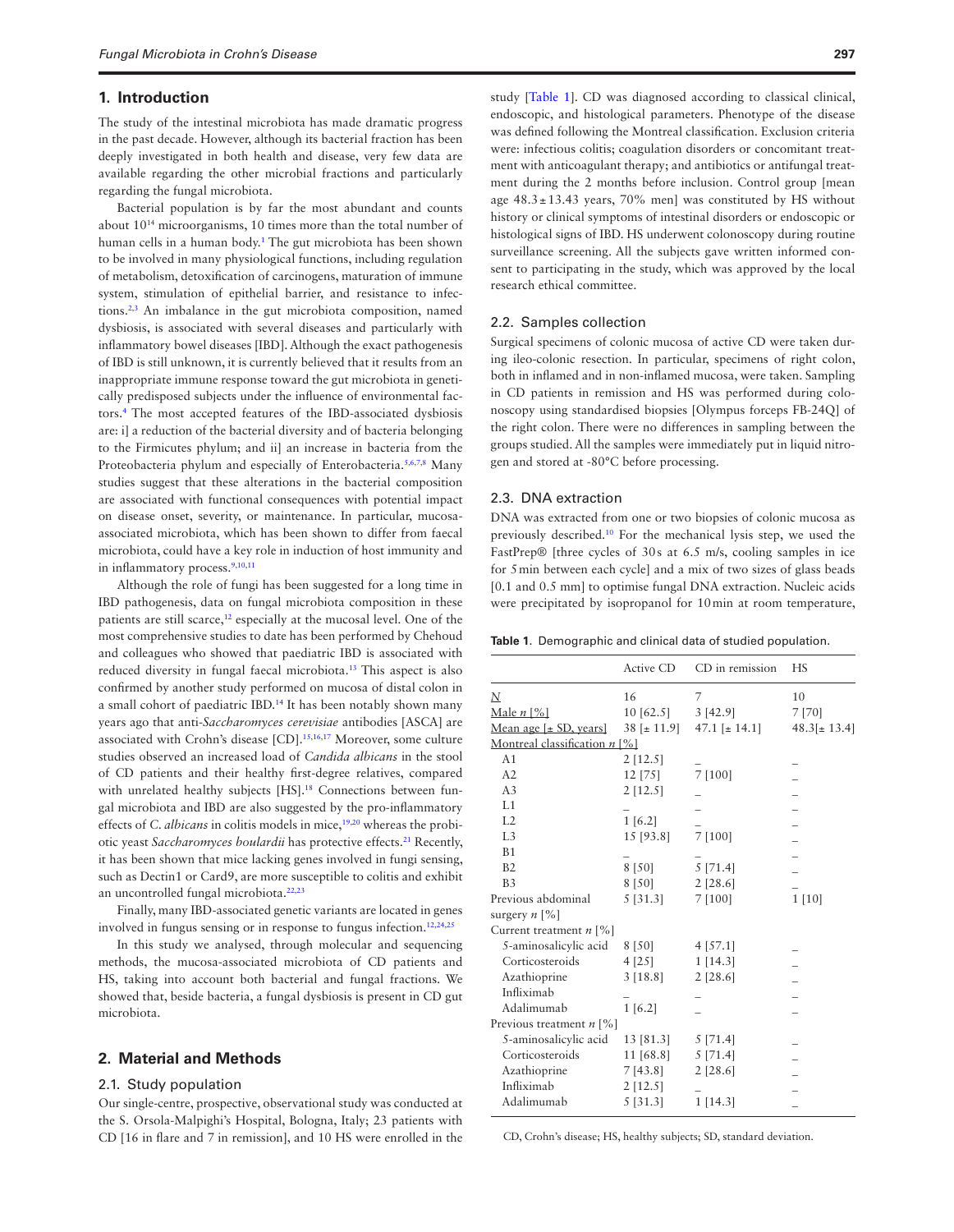followed by incubation for 15min on ice, and centrifugation for 30min at 24000 *g* and 4°C. Pellets were suspended in 225 µl of phosphate buffer and 25 µl of potassium acetate. After the RNase treatment and DNA precipitation, nucleic acids were recovered by centrifugation at 24000 *g* and 4°C for 30min. The DNA pellet was finally suspended in 30 µl of TE buffer and concentration was assessed using Nanodrop® spectrophotometer.

## 2.4. Real-time quantitative PCR

16S or 18S ribosomal RNA gene levels were determined by realtime quantitative polymerase chain reaction [qPCR] using an ABI 7000 Sequence Detection System apparatus with 7000 system software v. 1.2.3 [Applied Biosystems, Foster City, CA]. Amplification and detection were carried out in 96-well plates and with TaqMan universal PCR 2X master mix [Applied Biosystems] to quantify total bacteria, and with SYBR-Green PCR 2X master mix to quantify total fungi. Each reaction was done in duplicate in a final volume of 25 µl with 10 µl of appropriate dilutions of DNA sample. Amplifications were performed as follows: 95°C for 10min, to denature DNA and activate Ampli-Taq Gold polymerase, followed by 40 cycles of 95°C for 15s and 60°C for 1min. To SYBR-green amplifications, a dissociation step was added and dissociation curves were analysed to confirm the identity and fidelity of amplification of SYBR-green products. The following primers were used: all bacteria: forward: CGGTGAATACGTTCCCGG; reverse: TACGGCTACCTTGTTACGACTT; probe: 6FAM-CTTGTACACACCGCCCGTC; 18S: forward: ATTGGAGGGCAAGTCTGGTG; reverse: CCGATCCCTAGTCGGCATAG[.23](#page-8-22) The threshold cycle for each sample was determined for 18S gene and normalised to the CT value of the all bacteria 16S ribosomal RNA gene. Data were calculated using the 2- ${2(-Delta DeltaC[T])}$  method.<sup>23</sup>

### 2.5. 16S rRNA gene sequencing

Bacterial diversity was determined for each sample by targeting part of ribosomal genes. A 16S rRNA gene fragment comprising V3 and V4 hypervariable regions (16S [sense] TACGGRAGGCAGCAG and [antisense] CTACCNGGGTATCTAAT)<sup>[26](#page-8-25)</sup> was amplified using an optimised and standardised 16S-amplicon-library preparation protocol [Metabiote®, GenoScreen, Lille, France]. Briefly, 16S rRNA gene PCR was carried out using 5ng of genomic DNA according to Metabiote® protocol instructions, using 192 barcoded primers [Metabiote® MiSeq Primers, GenoScreen, Lille, France] at final concentrations of 0.2 μM and an annealing temperature of 50°C for 30 cycles. PCR products were cleaned up with Agencourt AMPure XP-PCR Purification system [Beckman Coulter, Brea, CA], quantified according to the manufacturer's protocol, and multiplexed at equal concentration. Sequencing was performed using a 300-bp paired-end sequencing protocol on the Illumina MiSeq platform [Illumina, San Diego, CA] at GenoScreen, Lille, France. Raw paired-end reads were subjected to the following process: 1] quality filtering with the PRINSEQ-lite PERL script<sup>[27](#page-8-26)</sup> by truncation of bases from the 3'end not with quality < 30 based on the Phred algorithm; and 2] paired-end read assembly using FLASH<sup>28</sup> [Fast Length Adjustment of SHort reads to improve genome assemblies] with a minimum length overlap of 30 bases and 97% overlap identity; and 3] the search and removal of both forward and reverse primer sequences using CutAdapt, with no mismatches allowed in primers sequences. Assembled sequences for which perfect forward and reverse primers were not found were eliminated.

### 2.6. 16S rRNA genes sequence analysis

Assembled sequences were analysed using the Quantitative Insights Into Microbial Ecology [QIIME, version 1.8.0] software package.<sup>[29](#page-8-28)</sup> Sequences were assigned to operational taxonomic units [OTUs] using the UCLUST algorithm<sup>30</sup> with 97% threshold of pairwise identity, and classified taxonomically using Greengenes reference database[.31](#page-8-30) Rarefaction was performed [14679–82600 sequences per sample] and used to compare abundances of OTUs across samples. Principal component analyses [PCA] of weighted Unifrac distance with each sample coloured by the disease phenotype was built and used to assess the variation between experimental groups. The number of observed species, the Shannon, the Simpson, and the Chao1 diversity indexes were calculated using rarefied data [depth = 12050 sequences/sample] and used to characterise species diversity in a community.

#### 2.7. ITS2 sequencing

Fungal diversity was determined for each sample by 454 pyrosequencing of internal transcribed spacer 2 [ITS2]. An ITS2 fragment of about 350 bases was amplified using the primers ITS2 [sense] GTGARTCATCGAATCTTT<sup>[32,](#page-8-31)[33](#page-8-32)</sup> and [antisense] GATATGCTTAAGTTCAGCGGGT[34](#page-8-33) and the optimised and standardised ITS2-amplicon-library preparation protocol [Metabiote®, GenoScreen, Lille, France]. Briefly, for each sample, 10 µl diluted genomic DNA, with a concentration of 500ng/µl, were used for a 25-µl PCR conducted under the following conditions: 94°C for 2min, 35 cycles of 15s at 94°C, 52°C for 30s, and 72°C for 45s, followed by 7 min at 72°C.<sup>[35](#page-8-34)</sup> The PCR products were purified using Ampure XP Beads [Beckman Coulters, Brea, CA] and quantified using the PicoGreen staining Kit [Molecular Probes, Paris, France]. A second PCR of 9 cycles was then conducted under similar PCR conditions with purified PCR products and 10 base pair multiplex identifiers [SIM Identifiers] added to the primers at 5' position to specifically identify each sample and avoid PCR biases. Finally, the PCR products were purified and quantified as previously described. Sequencing was then performed on a Gs-FLX Titanium Sequencing Systems [Roche Life Science, Mannheim, Germany].

#### 2.8. ITS2 sequence analysis

The sequences were demultiplexed, quality-filtered using the Quantitative Insights Into Microbial Ecology [QIIME, version 1.8.0] software package.<sup>29</sup> Sequences were trimmed for barcodes and PCR primers, and binned for a minimal sequence length of 150 pb, a minimal base quality threshold of 25, a maximum homopolymers length of 7. Sequences were then assigned to OTUs using the UCLUST algorithm<sup>30</sup> with 97% threshold of pairwise identity, and classified taxonomically using UNITE ITS database [alpha version 12\_11].[36](#page-8-35) Rarefaction was performed [2013–8714 sequences per sample] and used to compare abundances of OTUs across samples. PCA of the Bray-Curtis distance with each sample coloured by the disease phenotype was built and used to assess the variation between experimental groups. The number of observed species, the Shannon, the Simpson, and the Chao1 diversity indexes were calculated using rarefied data [depth = 1552 sequences/sample] and used to characterise species diversity in a community.

## 2.9. Statistical analysis

GraphPad Prism version 6.0 [San Diego, CA] was used for all analyses and graph preparation. For all data in graphs, results were expressed as mean  $\pm$  standard error of the mean [SEM]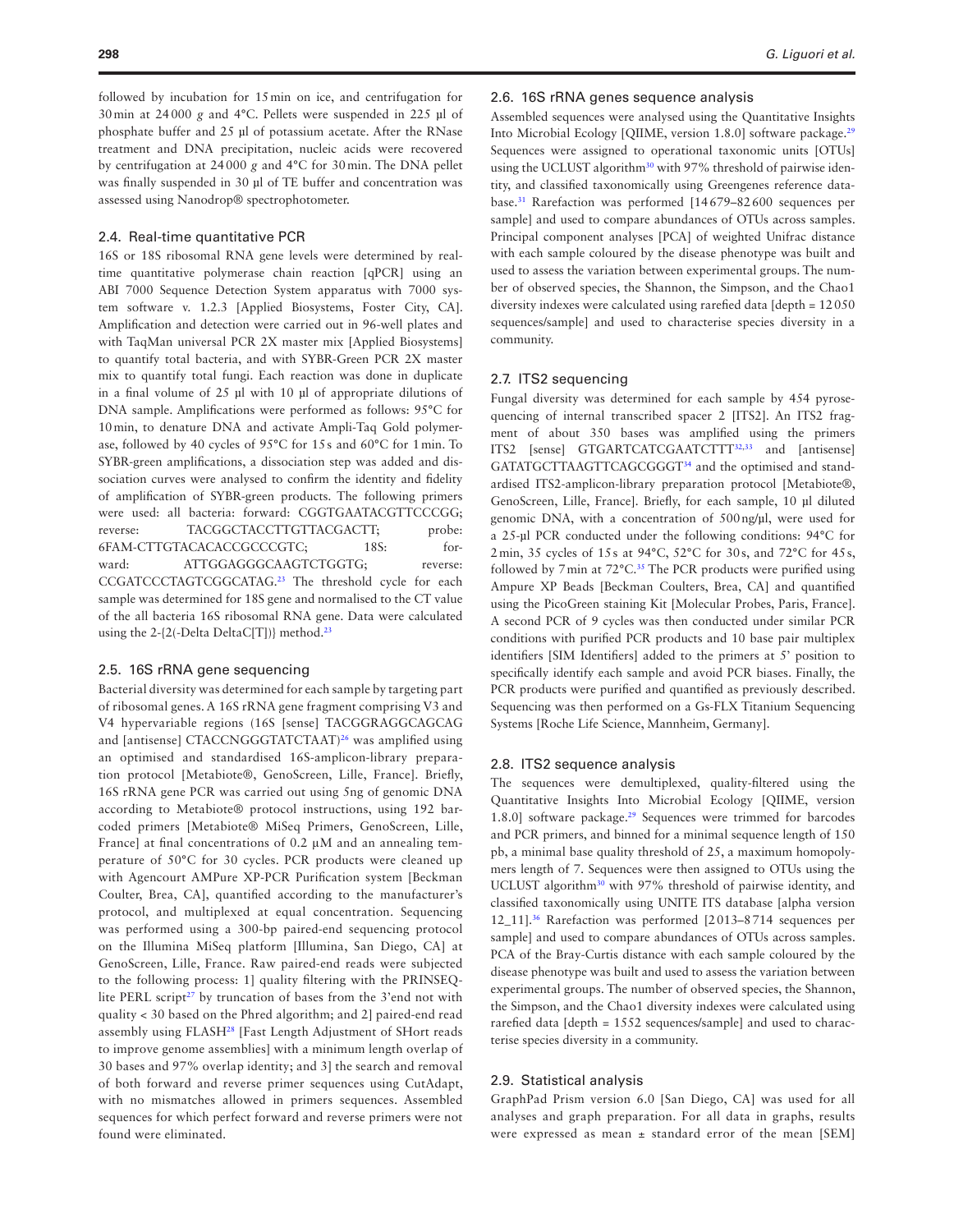and statistical analyses were performed using the two-tailed Student t test for unpaired data [if normal distribution according to D'Agostino and Pearson omnibus test] or by the non-parametric Mann–Whitney test. Differences with a *p*-value less than 0.05 were considered significant. Differential abundance analysis were performed using Linear Discriminant Analysis Effect Size  $[LEfSe].<sup>37</sup>$  $[LEfSe].<sup>37</sup>$  $[LEfSe].<sup>37</sup>$ 

## **3. Results**

## 3.1. Bacterial microbiota diversity

Based on four different indicators [number of OTU observed, Chao1, Shannon, and Simpson indexes] we observed a decline in biodiversity [alpha diversity] of CD patients samples compared with HS. This result was observed in samples from both active and quiescent CD patients and in inflamed and non-inflamed mucosa [\[Figure 1A](#page-3-0) and [Supplementary Figure 1A \[available as Supplementary data at](http://ecco-jcc.oxfordjournals.org/lookup/suppl/doi:10.1093/ecco-jcc/jjv209/-/DC1) *[ECCO-JCC](http://ecco-jcc.oxfordjournals.org/lookup/suppl/doi:10.1093/ecco-jcc/jjv209/-/DC1)* online]]. Confirming previous studies, no statistical difference between samples from CD patients in flare or in remission, in inflamed or non-inflamed mucosa was observed [\[Figure 1A](#page-3-0) and [Supplementar7 Figure 1A\]](http://ecco-jcc.oxfordjournals.org/lookup/suppl/doi:10.1093/ecco-jcc/jjv209/-/DC1)[.38,](#page-8-37)[39](#page-9-0)

Between-samples diversity [beta diversity] represented by a principal coordinate analysis clearly showed a clustering of healthy subjects samples versus CD samples [[Figure 1B\]](#page-3-0).

#### 3.2. Bacterial microbiota composition

As expected, the large majority of the bacteria from both CD and HS samples belonged to the phyla Firmicutes, Bacteroidetes, Proteobacteria, and Actinobacteria [\[Figure 1C](#page-3-0)]. Distribution of the major phyla in HS and CD patients was in accordance with published data. Firmicutes and Bacteroidetes were the most abundant in HS, followed by Proteobacteria and Actinobacteria. In CD patients, a decrease of Firmicutes and Bacteroidetes was observed with an increase of Proteobacteria.

Interestingly, Fusobacteria, identified as a minor bacterial phylum in HS, was more represented in CD flare, on both inflamed and non-inflamed mucosa [[Figure 1C](#page-3-0)]. Although they represent a minor fraction of the bacterial microbiota, five phyla were detected only in CD flare patients: Acidobacteria, Chloroflexi, Tenericutes, Chlorobi, and Elusimicrobia. Notably, Chlorobi was present only on inflamed mucosa of CD flare [[Supplementary Table 1, available as](http://ecco-jcc.oxfordjournals.org/lookup/suppl/doi:10.1093/ecco-jcc/jjv209/-/DC1) [Supplementary data at](http://ecco-jcc.oxfordjournals.org/lookup/suppl/doi:10.1093/ecco-jcc/jjv209/-/DC1) *ECCO-JCC* online].

#### **3.2.1. Differential bacterial composition**

We then directly compared the bacterial composition between studied groups using LEfSe [Linear discriminant analysis Effect Size][.40](#page-9-1) The major differences observed between CD and HS were in Proteobacteria and Firmicutes phyla [[Figure 2](#page-4-0) and [Supplementary](http://ecco-jcc.oxfordjournals.org/lookup/suppl/doi:10.1093/ecco-jcc/jjv209/-/DC1) [Table 2, available as Supplementary data at](http://ecco-jcc.oxfordjournals.org/lookup/suppl/doi:10.1093/ecco-jcc/jjv209/-/DC1) *ECCO-JCC* online].



<span id="page-3-0"></span>**Figure 1.** Bacterial microbiota biodiversity and composition**. [A]** Operational taxonomic units [OTUs] number describing the diversity of the bacterial microbiota in the different groups studied [t test,  $** = p < 0.01$ ;  $*** = p < 0.001$ ]. [B] Beta diversity. Principal coordinate analysis of weighted Unifrac distance with each sample coloured by the disease phenotype. PC1, PC2, and PC3 represent the top three principal coordinates that captured most of the diversity, with the fraction of diversity captured by that coordinate shown percent. **[C]** Global composition of bacteria at phylum level. Healthy subjects [HS] and patient sub-groups are labelled on the x-axis and expressed as relative OTUs abundance per each group.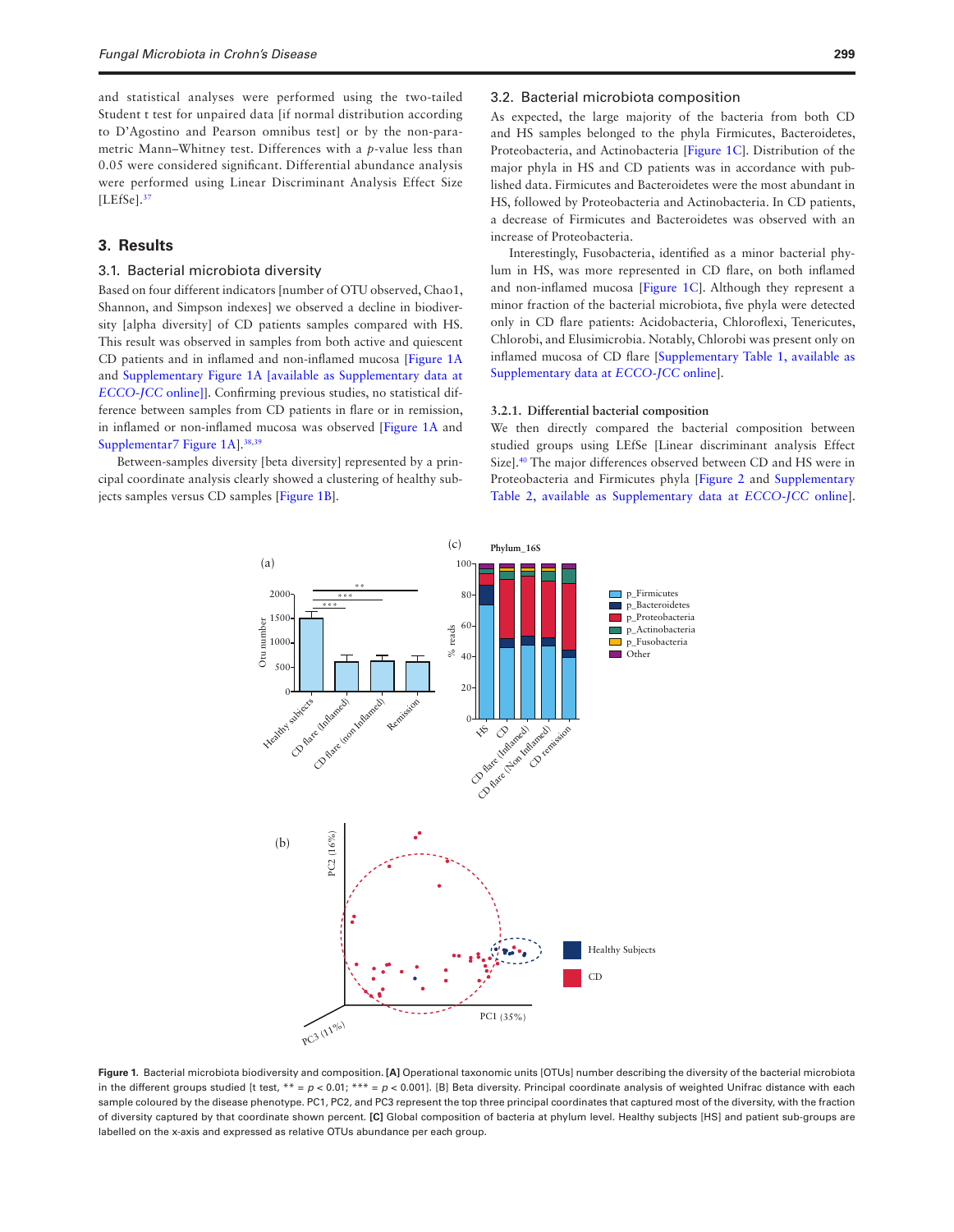

<span id="page-4-0"></span>**Figure 2.** Bacterial genus differentially abundant in Crohn's disease [CD] and healthy subject [HS] mucosa. HS [*n* = 10] versus CD [*n* = 23] patients. The histogram shows the Linear Discriminant Analysis [LDA] score computed for genus differentially abundant between the CD and HS mucosa and identified using linear discriminant analysis effect size [LEfSe].

Gammaproteobacteria and particularly Enterobacteriaceae family were overrepresented in CD. *Enterococcus*, *Alicyclobacillus* and *Lactobacillus* were the only three Firmicutes genera significantly overrepresented in CD patients compared with HS. On the other hand, Firmicutes belonging to the Clostridiales order and particularly to the Lachnospiraceae and Ruminococcaceae families were overrepresented in HS. Among the Firmicutes, *Faecalibacterium*, *Blautia*, *Dorea*, *Coprococcus,* and *Roseburia* genera were associated with HS status. Within Bacteroidetes, the Porphyromonadaceae family, and particularly the genus *Parabacteroides*, were overrepresented in HS [[Supplementary Figure 1B, available as Supplementary](http://ecco-jcc.oxfordjournals.org/lookup/suppl/doi:10.1093/ecco-jcc/jjv209/-/DC1) data at *[ECCO-JCC](http://ecco-jcc.oxfordjournals.org/lookup/suppl/doi:10.1093/ecco-jcc/jjv209/-/DC1)* online and [Supplementary Table 3, available as](http://ecco-jcc.oxfordjournals.org/lookup/suppl/doi:10.1093/ecco-jcc/jjv209/-/DC1) [Supplementary data at](http://ecco-jcc.oxfordjournals.org/lookup/suppl/doi:10.1093/ecco-jcc/jjv209/-/DC1) *ECCO-JCC* online].

Similar results were obtained when the comparison was restricted to CD flare and HS [[SupplementalryTable 4](http://ecco-jcc.oxfordjournals.org/lookup/suppl/doi:10.1093/ecco-jcc/jjv209/-/DC1) and [Supplementary](http://ecco-jcc.oxfordjournals.org/lookup/suppl/doi:10.1093/ecco-jcc/jjv209/-/DC1) [Figure 2, available as Supplementary data at](http://ecco-jcc.oxfordjournals.org/lookup/suppl/doi:10.1093/ecco-jcc/jjv209/-/DC1) *ECCO-JCC* online]. Bacteria belonging to the Actinobacteria and Proteobacteria phyla were more represented in CD in remission compared with the other groups.

Strikingly, no statistical difference between inflamed and noninflamed mucosa was detected in CD flare patients.

#### 3.3. Fungal microbiota quantification and diversity

Using qPCR, we observed that global fungus load was significantly increased in CD flare, in both inflamed and non-inflamed mucosa compared with HS  $[p < 0.05$ ; [Figure 3A\]](#page-5-0).

Contrary to bacterial microbiota data, we did not observe any significant difference in fungus biodiversity [alpha diversity] between the studied groups [[Figure 3B](#page-5-0) and [Supplementary Figure 3A, avail](http://ecco-jcc.oxfordjournals.org/lookup/suppl/doi:10.1093/ecco-jcc/jjv209/-/DC1)[able as Supplementary data at](http://ecco-jcc.oxfordjournals.org/lookup/suppl/doi:10.1093/ecco-jcc/jjv209/-/DC1) *ECCO-JCC* online]. Between-sample

diversity [beta diversity] analysis showed that one subgroup of CD samples segregated from HS whereas another subgroup overlapped with HS, suggesting a difference with respect to HS but also a nonhomogeneous diversity within CD samples [\[Figure 3C](#page-5-0)].

## 3.4. Fungal microbiota composition

In both HS and CD, the colonic mucosa-associated fungal microbiota was dominated by two phyla, Basidiomycota [44% ± 20% in HS and  $41\% \pm 22\%$  in CD] and Ascomycota [34\%  $\pm$  14\% in HS and 48% ± 23% in CD]. Importantly, a significant proportion of the sequences were assigned to unidentified fungi  $[22\% \pm 19\%]$ in HS and  $10\% \pm 10\%$  in CD], reflecting the poor annotation of the current fungi database [\[Figure 4A\]](#page-6-0). The Tremellomycetes and Saccharomycetes classes were the dominant in Basidiomycota and Ascomycota phyla, respectively. Eurotiomycetes were present only in CD. The most represented genera were *Candida*, *Debaryomyces*, *Saccharomyces*, *Malassezia*, *Sporobolomyces*, *Trichosporon*, *Wallemia*, unidentified Filobasidiaceae, and unidentified Xylariales [[Figure 4B](#page-6-0) and [Supplementary Table 5, available as Supplementary](http://ecco-jcc.oxfordjournals.org/lookup/suppl/doi:10.1093/ecco-jcc/jjv209/-/DC1) data at *[ECCO-JCC](http://ecco-jcc.oxfordjournals.org/lookup/suppl/doi:10.1093/ecco-jcc/jjv209/-/DC1)* online].

## **3.4.1. Differential fungal composition**

Using LEfSe, we compared samples from HS and CD subjects and observed several differences [\[Figure 5](#page-7-0)]. Saccharomycetes, Exobasidiomycetes, and Sordariomycetes were overrepresented in CD compared with HS. Notably, Cystofilobasidiaceae family, *Dioszegia* genera, and *Candida glabrata* species were overrepresented in CD whereas *Leptosphaeria* and *Trichosporon* genera were decreased compared with HS. Interestingly, Cystofilobasidiaceae family was also more abundant in CD samples in flare than in remission [\[Figure 6A](#page-7-1) and [Supplementary Figure 3B\]](http://ecco-jcc.oxfordjournals.org/lookup/suppl/doi:10.1093/ecco-jcc/jjv209/-/DC1).

In contrast to what was observed with bacterial microbiota, we detected several differences between inflamed and non-inflamed mucosa from CD patients in flare. *Saccharomyces cerevisiae* and *Filobasidium uniguttulatum* species were associated with noninflamed mucosa, whereas Xylariales order was associated with inflamed mucosa [\[Figure 6B\]](#page-7-1).

## **4. Discussion**

IBD pathogenesis is still unknown but it is now accepted that it involves a microbial factor. Many different microorganisms have been investigated as potential culprit,<sup>[41,](#page-9-2)[42](#page-9-3),[43,](#page-9-4)[44](#page-9-5)</sup> but the hypothesis of an intestinal dysbiosis affecting the immune response and perpetuating inflammation gained ground during the past years.<sup>8,45</sup> In the current study, we described for the first time the fungal mucosa-associated microbiota in HS and CD patients and showed that a dysbiosis is also present at the fungal level in CD, suggesting a potential role of fungi in IBD pathogenesis.

We first analysed the bacterial microbiota and confirmed published data showing that bacterial biodiversity was significantly reduced in CD patients and that composition was modified with reduction of Firmicutes and Bacteroidetes and increase of Proteobacteria. Proteobacteria are Gram-negative bacteria that include pathogenic species exhibiting pro-inflammatory effects and potentially responsible for diarrhoea in humans.<sup>[46](#page-9-7),47</sup> In this study, we have identified several members of this phylum and particularly of the Gammaproteobacteria associated with mucosal inflammation such as *Haemophilus* and *Pseudomonas*. Beside Proteobacteria, other genera with potential pathogenic effects,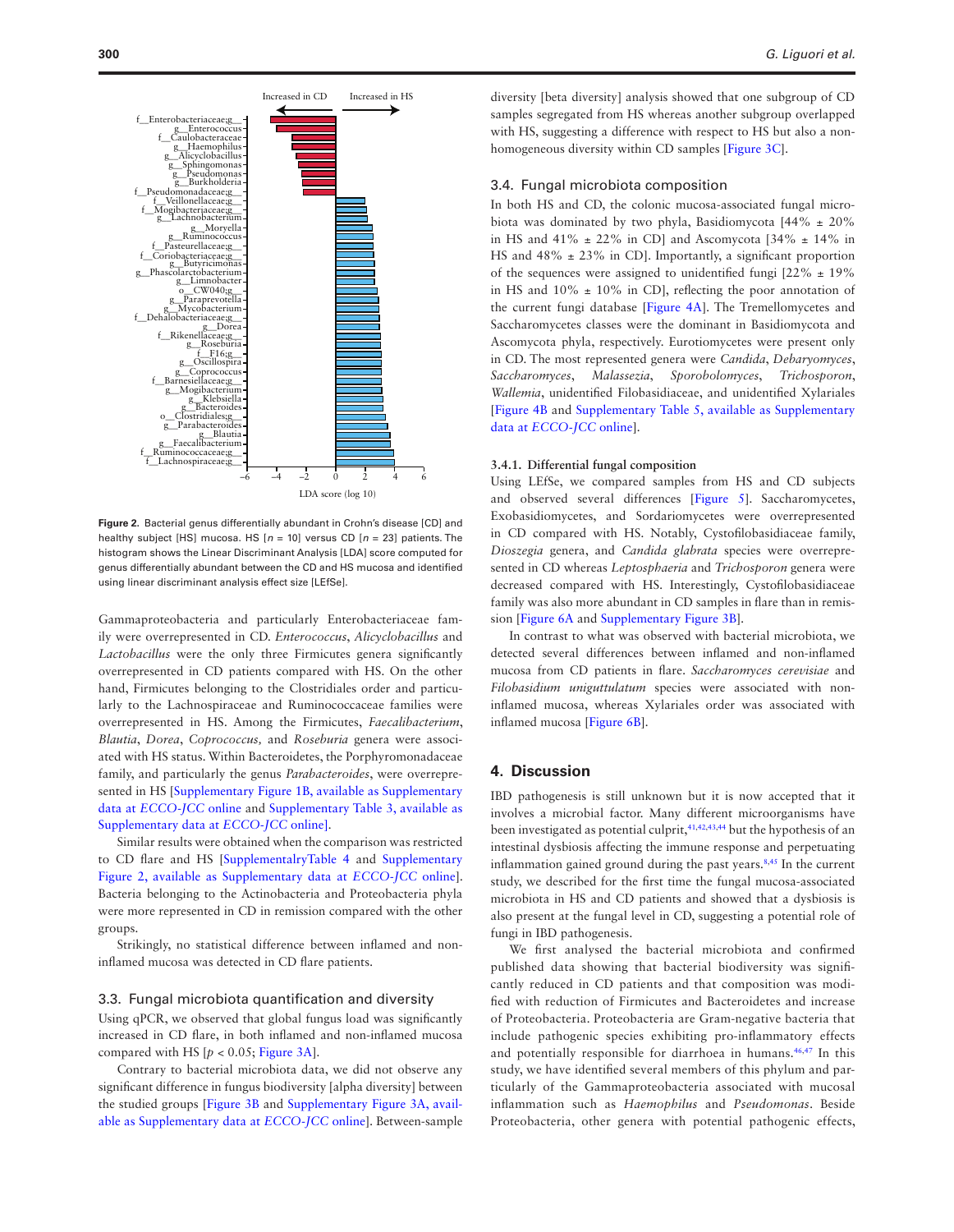

**Figure 3.** Fungal microbiota quantification and biodiversity. [A] Real-time quantitative polymerase chain reaction [qPCR] results of fungi normalised to total bacterial 16S rRNA gene copies. Global fungus level was significantly increased in Crohn's disease [CD] flare, both in inflamed [*n* = 16] and non-inflamed [*n* = 16] mucosa compared with healthy subjects [HS] [*n* = 10] [t test, \* = *p* < 0.05]. [B] Operational taxonomic units [OTUs] number describing the biodiversity of fungal microbiota in the different groups studied. [C] Beta diversity. Principal coordinate analysis of the BrayCurtis distance [for internal transcribed spacer 2 ITS2] with each sample coloured by the disease phenotype. PC1, PC2, and PC3 represent the top three principal coordinates that captured most of the diversity, with the fraction of diversity captured by that coordinate shown percent.

such as *Enterococcus* and *Fusobacterium*, were also associated with mucosal inflammation. CD patients have a reduced bactericidal capability, which leads to overexposure of microbial factors to the immune system, resulting in activation of immune cells[.48](#page-9-9) In particular, several studies have shown that CD patients with ileitis exhibit a decreased production of alpha-defensins which are antimicrobial peptides with bactericidal properties notably against Enterobacteriaceae.[49](#page-9-10),[50](#page-9-11) Moreover, *Fusobacterium nucleatum* stimulates the expression of tumour necrosis factor [TNF]-alpha in colonic epithelial cells.<sup>[51](#page-9-12)</sup>

On the other hand, we observed that several genera within the Ruminococcaceae and Lachnospiraceae families, such as *Faecalibacterium, Roseburia*, *Blautia*, *Ruminococcus*, *Coprococcus*, and *Dorea*, were less represented in CD compared with HS. *Faecalibacterium prausnitzii* has been showed to have anti-inflammatory properties, reducing the severity of colitis and improving the intestinal barrier function.[52,](#page-9-13)[53](#page-9-14),[54](#page-9-15) Additionally, its lower concentration in CD could be predictive of endoscopic relapse 6 months after <span id="page-5-0"></span>ileocecal resection and of clinical relapse following anti-TNF treatment withdrawal[.55,](#page-9-16)[56](#page-9-17)

Data regarding the non-bacterial components of the intestinal microbiota are still scarce. A recent study on human faeces showed that there is an interesting relationship between bacterial, fungal, and archeal fractions, creating a cooperative microbial consortium able to be modified by diet.<sup>[57](#page-9-18)</sup>

There are several clues suggesting a role for fungi in IBD pathogenesis.<sup>[58](#page-9-19),59</sup> The current study is the first one describing the mucosa-associated fungal microbiota in CD patients compared with HS, through sequencing methods. The first important result is the significant increase of fungus load in CD flare, on both inflamed and non-inflamed mucosa. Despite the increased level, no significant difference in fungal diversity between the studied groups was observed. This result is in contradiction with previous results published by the only two studies describing the mucosa-associated fungal microbiota in the context of IBD,<sup>58,[59](#page-9-20)</sup> where authors showed a slight increase in diversity in inflamed patients.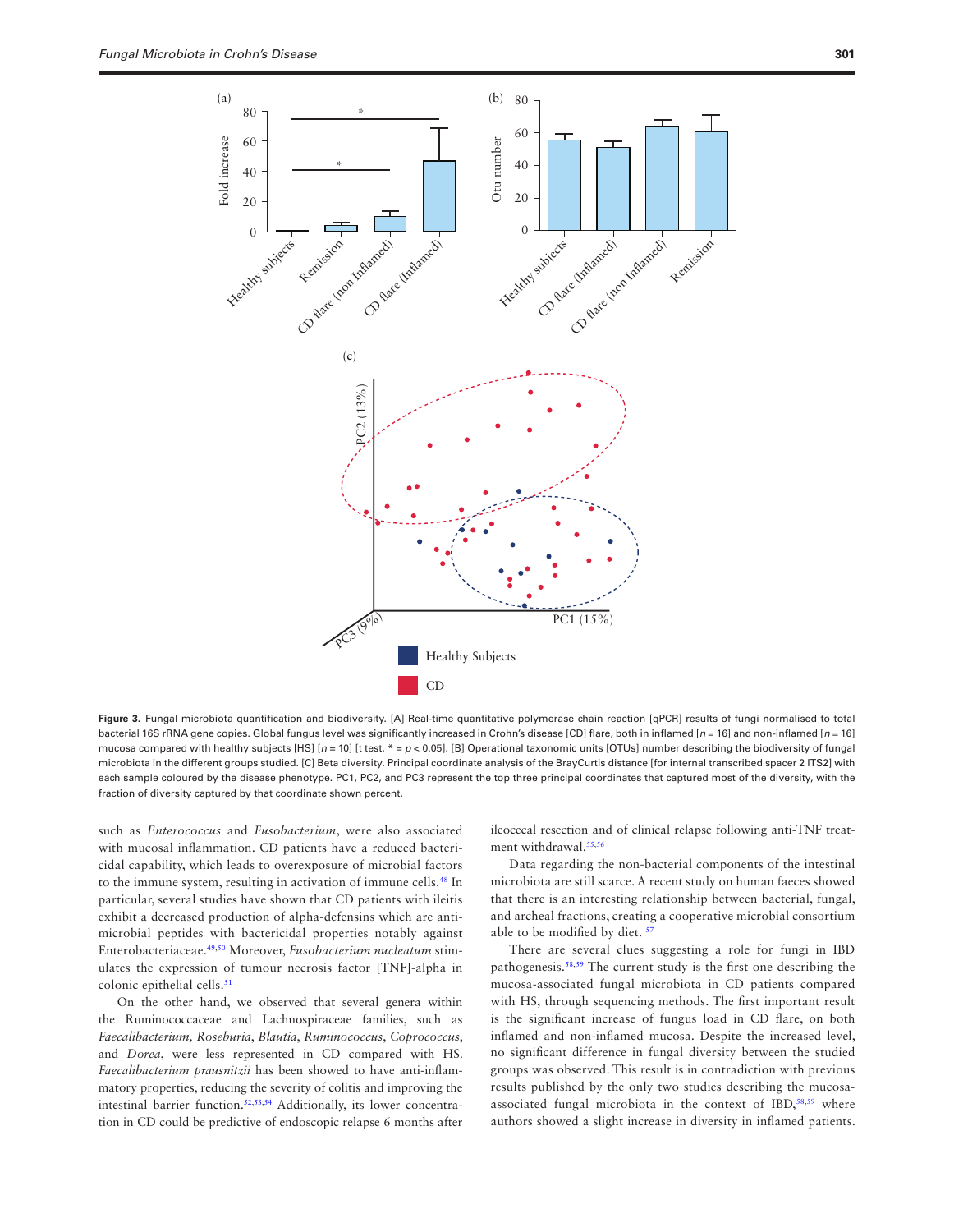

<span id="page-6-0"></span>**Figure 4.** Global composition of fungi. [A] Fungal composition at phylum level**. [B]** Fungal composition at genus level. Healthy subjects [HS] and patients subgroups are labelled on the x-axis and expressed as relative perational taxonomic units [OTUs] abundance per each group.

However, in both publications, the diversity indexes were obtained using the *denaturing gradient gel electrophoresis* [DGGE] technique, which has a lower power of detection and discrimination than the pyrosequencing. Moreover, Ott and collaborators used, in addition to DGGE, sequenced clones for OTU identification and in this dataset the OTU numbers were equal between HS, CD, and UC patients.<sup>59</sup> In opposition to these data, a recent study on faecal fungal microbiota showed that paediatric IBD is associated with reduced diversity in fungal faecal microbiota[.13](#page-8-12) The two dominant phyla in mucosa-associated fungal microbiota, in both HS and CD, were Basidiomycota and Ascomycota; however, the composition in CD differed from that in HS. Among the numerous differences, *Candida glabrata* in the Saccharomycetes class was overrepresented in CD and particularly in flare. *C. glabrata* is one of the most important fungal pathogens and it has been shown to

promote inflammatory response, $60,61$  $60,61$  suggesting a possible role in gut inflammation.

Interestingly, some fungi were detected only in CD patients and notably in flare. This was the case for Eurotiomycetes class. The *Penicillium* genus belongs to Eurotiomycetes and some species are well known for their antibacterial and/or antifungal activities, like the penicillin producer *A. chrysogenum* or new *Penicillium sp*. isolated from plants inhibiting *Salmonella sp*., *Staphyloccocus aureus*, *Listeria monocytogenes*, and *Candida albicans*. [62](#page-9-23) Other *Penicillium* species are considered plant pathogens producing metabolites dangerous for humans. This is the case with patulin, a neurotoxic carcinogenic substance with genotoxic effects, produced by *P. expansum*. [63](#page-9-24)

We also observed that members of the Cystofilobasidiaceae family were more present in CD patients and particularly during flare. Interestingly, species belonging to this family have antagonist effects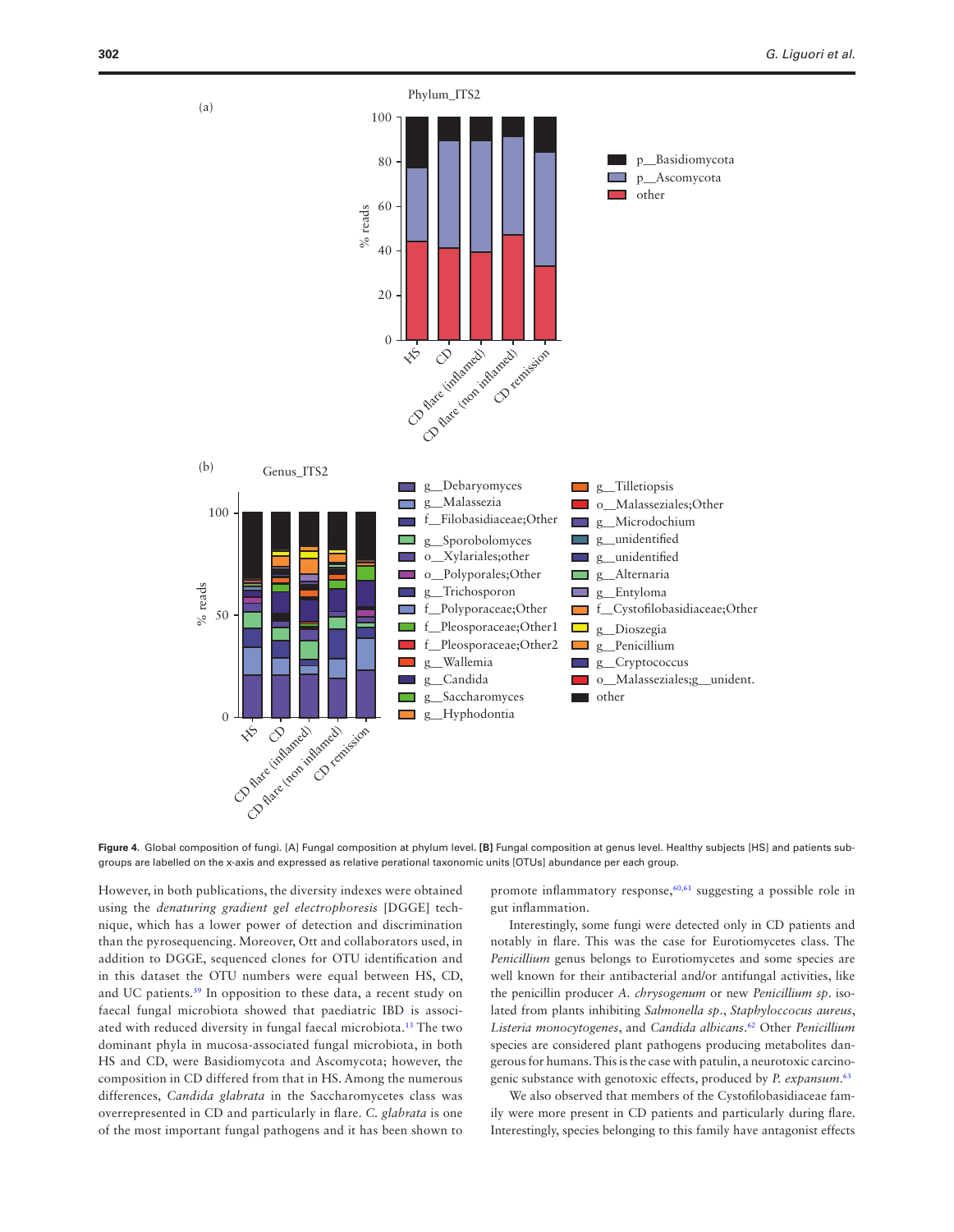against fungal plant pathogens including *Penicillium*, in citrus and apple diseases, and against fungal human pathogens like *Candida* species.<sup>[64](#page-9-25),65</sup> The increase of Cystofilobasidiaceae in CD might thus reflect a reaction to the overgrowth of potentially harmful fungi such as *C. glabrata* and more globally to the CD-associated fungal dysbiosis.

The increase of Eurotiomycetes might reveal how the fungal microbiota could modulate the bacterial microbiota equilibrium through the overgrowth of fungal species with antibacterial activities.

One of the most striking results was that, unlike bacterial microbiota, the fungal microbiota was different between inflamed



<span id="page-7-0"></span>**Figure 5.** Fungal taxa differentially abundant in Crohn's disease [CD] and healthy subject [HS] mucosa. HS [*n* = 10] versus CD [*n* = 23] patients. The histogram shows the Linear Discriminant Analysis [LDA] score computed for taxa differentially abundant between the CD and HS mucosa and identified using linear discriminant analysis effect size [LEfSe].

Many species belonging to Xylariales produce compounds with antibacterial properties against human pathogens such as *Mycobacterium tubercolosis*, *Yersinia*, *Listeria* and *Salmonella*, and metabolites with cytotoxic and antioxidant activities.<sup>[66](#page-9-27)[,67,](#page-9-28)[68](#page-9-29)</sup> Thus, Xylariales increase could reflect its adaptation to inflammatory environment.

*Saccharomyces boulardii*, a probiotic strain very close to *S. cerevisiae*, has been shown to interact with transmembrane recep-tors promoting intestinal cell restitution,<sup>69,[70](#page-9-31)</sup> to prevent *C. albicans* colonisation during intestinal inflammation<sup>[19](#page-8-18)</sup> and to inhibit adherence of *Citrobacter rodentium*, a bacterial mice pathogen, to intestinal epithelial cells, improving colitis[.71](#page-9-32) *Filobasidium uniguttulatum* is a human pathogen firstly isolated from an infected human nail but more recently implicated in cryptococcal meningitis: globally very little information is available on its biology and pathogenicity.[72](#page-9-33) Interestingly, *F. capsuligenum*, a related species, was shown to produce mycotoxin active against several fungal species [*Cryptoccocus neoformans*, *Fillibasidium sp.*, *Tremella sp.*]. Obviously, the poverty of the information available on most of the fungal strains recently identified hampers greatly our power of analysis of the fungal microbiota.

These differences between inflamed and non-inflamed mucosa could be interpreted as a direct effect of host alterations on fungal populations or as an argument for the role of fungi in onset or perpetuation of lesions. Mechanistic studies should be performed in a near future to address this question.

In conclusion, this study confirms an alteration of bacterial mucosal microbiota in CD and demonstrates the presence of an associated fungal dysbiosis characterised by an increased load of fungi, the presence of particular species with potential pro-inflammatory effects, and a decrease in fungi with potential beneficial effects. New studies should be performed to assess whether the fungal microbiota plays a role in IBD pathogenesis and if fungal microbiota could be a therapeutic target.



<span id="page-7-1"></span>**Figure 6.** Fungal taxa differentially abundant in Crohn's disease [CD] flare, remission, inflamed, and non-inflamed mucosa: CD remission [*n* = 7], CD flare [*n* = 16]: inflamed mucosa [*n* = 16], and non-inflamed [*n* = 16]. The histogram shows the Linear Discriminant Analysis [LDA] score computed for taxa differentially abundant between the different groups: [A] CD flare inflamed mucosa [*n* = 16] versus CD in remission [*n* = 7]. [B] CD flare inflamed mucosa [*n* = 16] versus CD flare non-inflamed mucosa [*n* = 16].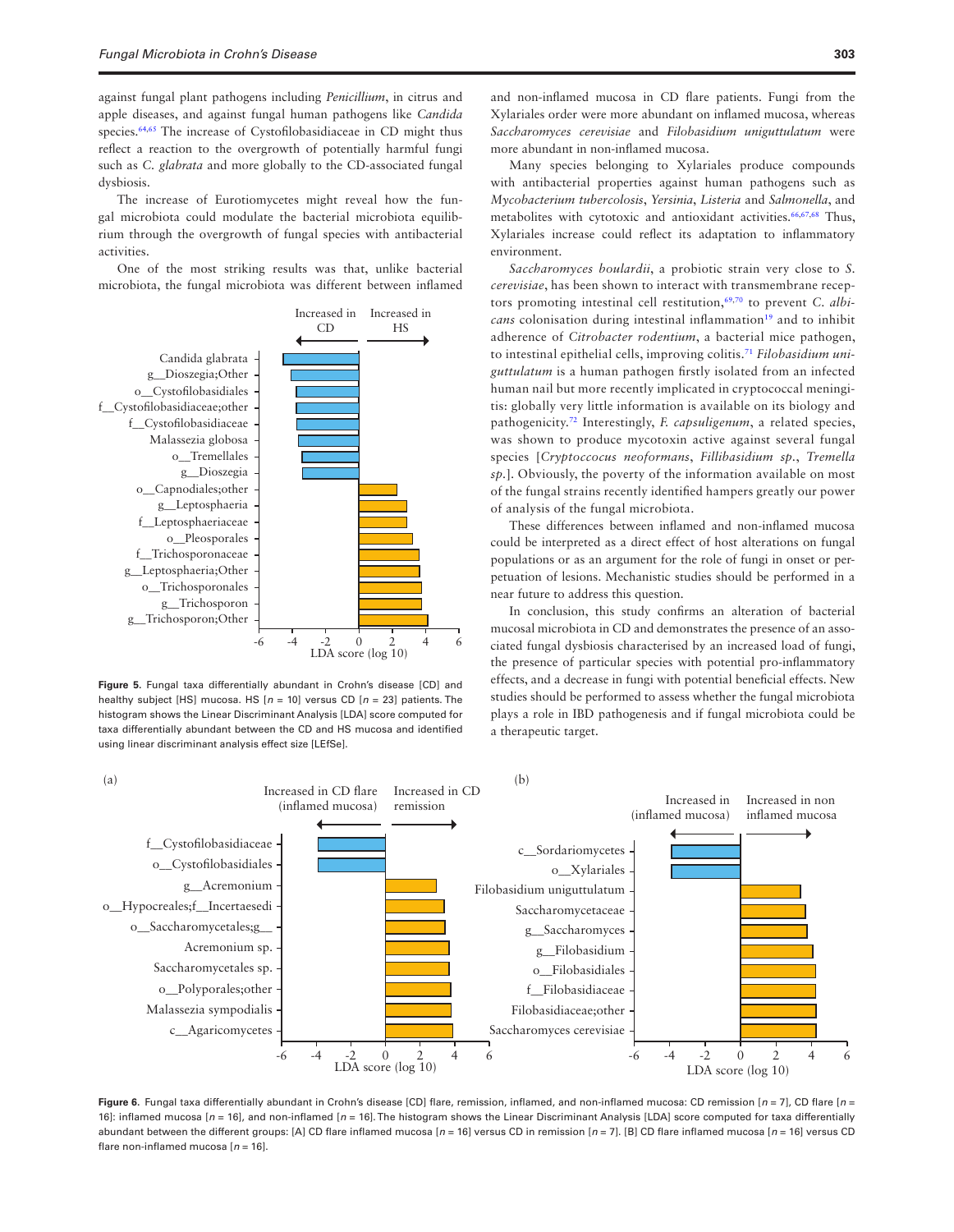### **Funding**

This work was supported by Xeda International S.a.

## **Conflict of Interest**

The authors disclose no conflicts.

## **Author Contributions**

GL, HS, GB, PL, and MC designed the study. GL, HS, BL, GD, and TWH performed acquisition of data. HS and GL performed analysis and interpretation of data. GL and HS wrote the manuscript. HS and MLR revised the manuscript for important intellectual content. HS performed the statistical analysis. GL, GP, CC, and MPDS gave administrative, technical and material support. HS, MC, and PL supervised the study.

## **Supplementary Data**

Supplementary data are available at *ECCO-JCC* online.

## **References**

- <span id="page-8-0"></span>1. Savage DC. Microbial ecology of the gastrointestinal tract. *Annu Rev Microbiol* 1977;**31**:107–33.
- <span id="page-8-1"></span>2. Reiners JJ, Clift R, Mathieu P. Suppression of cell cycle progression by flavonoids: dependence on the aryl hydrocarbon receptor. *Carcinogenesis* 1999;**20**:1561–6.
- <span id="page-8-2"></span>3. Bernet MF, Brassart D, Neeser JR, Servin AL. Lactobacillus acidophilus LA 1 binds to cultured human intestinal cell lines and inhibits cell attachment and cell invasion by enterovirulent bacteria. *Gut* 1994;**35**:483–9.
- <span id="page-8-3"></span>4. Xavier RJ, Podolsky DK. Unravelling the pathogenesis of inflammatory bowel disease. *Nature* 2007;**448**:427–34.
- <span id="page-8-4"></span>5. Frank DN, Amand ALS, Feldman RA, Boedeker EC, Harpaz N, Pace NR. Molecular-phylogenetic characterization of microbial community imbalances in human inflammatory bowel diseases. *Proc Natl Acad Sci U S A* 2007;**104**:13780–5.
- <span id="page-8-5"></span>6. Baumgart M, Dogan B, Rishniw M, *et al.* Culture independent analysis of ileal mucosa reveals a selective increase in invasive Escherichia coli of novel phylogeny relative to depletion of Clostridiales in Crohn's disease involving the ileum. *ISME J* 2007;**1**:403–18.
- <span id="page-8-6"></span>7. Sokol H, Seksik P. The intestinal microbiota in inflammatory bowel diseases: time to connect with the host. *Curr Opin Gastroenterol* 2010;**26**:327–31.
- <span id="page-8-7"></span>8. Manichanh C, Borruel N, Casellas F, Guarner F. The gut microbiota in IBD. *Nat Rev Gastroenterol Hepatol* 2012; **9**:599–608.
- <span id="page-8-8"></span>9. Zoetendal EG, Von Wright A, Vilpponen-Salmela T, Ben-Amor K, Akkermans AD, de Vos WM. Mucosa-associated bacteria in the human gastrointestinal tract are uniformly distributed along the colon and differ from the community recovered from feces. *Appl Environ Microbiol* 2002;**68**:3401–7.
- <span id="page-8-9"></span>10. Lepage P, Seksik P, Sutren M, *et al.* Biodiversity of the mucosa-associated microbiota is stable along the distal digestive tract in healthy individuals and patients with IBD. *Inflamm Bowel Dis* 2005;**11**:473–80.
- <span id="page-8-10"></span>11. Eckburg PB, Bik EM, Bernstein CN, *et al.* Diversity of the human intestinal microbial flora. *Science* 2005;**308**:1635–8.
- <span id="page-8-11"></span>12. Richard ML, Lamas B, Liguori G, Hoffmann TW, Sokol H. Gut Fungal Microbiota: The Yin and Yang of Inflammatory Bowel Disease. *Inflamm Bowel Dis* 2015;**21**:65665.
- <span id="page-8-12"></span>13. Chehoud C, Albenberg LG, Judge C, *et al.* Fungal Signature in the Gut Microbiota of Pediatric Patients With Inflammatory Bowel Disease. *Inflamm Bowel Dis* 2015;**21**:1948–56.
- <span id="page-8-13"></span>14. Mukhopadhya I, Hansen R, Meharg C, *et al.* The fungal microbiota of de-novo paediatric inflammatory bowel disease. *Microbes Infect* 2015;**17**:304–10.
- <span id="page-8-14"></span>15. McKenzie H, Main J, Pennington C, Parratt D. Antibody to selected strains of Saccharomyces cerevisiae [baker's and brewer's yeast] and Candida albicans in Crohn's disease. *Gut* 1990;**31**:536–8.
- <span id="page-8-15"></span>16. Vermeire S, Peeters M, Vlietinck R, *et al.* Anti-saccharomyces cerevisiae antibodies [ASCA], phenotypes of IBD, and intestinal permeability: a study in IBD families. *Inflamm Bowel Dis* 2001;**7**:8–15.
- <span id="page-8-16"></span>17. Quinton JF, Sendid B, Reumaux D, *et al.* Anti-saccharomyces cerevisiae mannan antibodies combined with antineutrophil cytoplasmic autoantibodies in inflammatory bowel disease: prevalence and diagnostic role. *Gut* 1998;**42**:788–91.
- <span id="page-8-17"></span>18. Standaert-Vitse A, Sendid B, Joossens M, *et al.* Candida albicans colonization and ASCA in familial Crohn's disease. *Am J Gastroenterol* 2009;**104**:1745–53.
- <span id="page-8-18"></span>19. Jawhara S, Thuru X, Standaert-Vitse A, *et al.* Colonization of mice by Candida albicans is promoted by chemically induced colitis and augments inflammatory responses through galectin-3. *J Infect Dis* 2008;**197**:972– 80.
- <span id="page-8-19"></span>20. Zwolinska-Wcislo M, Brzozowski T, Budak A, *et al.* Effect of Candida colonization on human ulcerative colitis and the healing of inflammatory changes of the colon in the experimental model of colitis ulcerosa. *J Physiol Pharmacol* 2009;**60**:107–18.
- <span id="page-8-20"></span>21. Jawhara S, Poulain D. Decreases inflammation and intestinal colonization by Candida albicans in a mouse model of chemically-induced colitis. *Med Mycol* 2007;**45**:691–700.
- <span id="page-8-21"></span>22. Iliev ID, Funari VA, Taylor KD, *et al.* Interaction between commensal fungi and the C-type lectin receptor Dectin-1 influence colitis. *Science* 2012; **336**:1314–17.
- <span id="page-8-22"></span>23. Sokol H, Conway KL, Zhang M, *et al.* Card9 mediates intestinal epithelial cell restitution, T-helper 17 responses, and control of bacterial infection in mice. *Gastroenterology* 2013;**145**:591–601.
- <span id="page-8-23"></span>24. Franke A, Balschun T, Sina C, *et al.* Genome-wide association study for ulcerative colitis identifies risk loci at 7q22 and 22q13 [IL17REL]. *Nat Genet* 2010;**42**:292–4.
- <span id="page-8-24"></span>25. McGovern DP, Gardet A, Törkvist L, *et al.* Genome-wide association identifies multiple ulcerative colitis susceptibility loci. *Nat Genet* 2010;**42**:332– 7.
- <span id="page-8-25"></span>26. Viaud S, Saccheri F, Mignot G, *et al.* The intestinal microbiota modulates the anticancer immune effects of cyclophosphamide. *Science* 2013;**22**:971– 6.
- <span id="page-8-26"></span>27. Schmieder R, Edwards R. Quality control and preprocessing of metagenomic datasets. *Bioinformatics* 2011;**27**:863–4.
- <span id="page-8-27"></span>28. Magoč T, Salzberg SL. FLASH: fast length adjustment of short reads to improve genome assemblies. *Bioinformatics* 2011;**27**:2957–63.
- <span id="page-8-28"></span>29. Caporaso JG, Kuczynski J, Stombaugh J, *et al.* QIIME allows analysis of high-throughput community sequencing data. *Nat Methods* 2010;**7**:335– 6.
- <span id="page-8-29"></span>30. Edgar RC. Search and clustering orders of magnitude faster than BLAST. *Bioinformatics* 2010;**26**:2460–1.
- <span id="page-8-30"></span>31. McDonald D, Price MN, Goodrich J, *et al.* An improved Greengenes taxonomy with explicit ranks for ecological and evolutionary analyses of bacteria and archaea. *ISME J* 2012;**6**:610–8.
- <span id="page-8-31"></span>32. Ihrmark K, Bödeker IT, Cruz-Martinez K, *et al.* New primers to amplify the fungal ITS2 region-evaluation by 454-sequencing of artificial and natural communities. *FEMS Microbiol Ecol* 2012;**82**:666–77.
- <span id="page-8-32"></span>33. Op De Beeck M, Lievens B, Busschaert P, Declerck S, Vangronsveld J, Colpaert JV. Comparison and validation of some ITS primer pairs useful for fungal metabarcoding studies. *PLoS One* 2014;**16**:e97629.
- <span id="page-8-33"></span>34. Lohtander K, Myllys L, Sundin R, Källersjö M, Tehler A. The species pair concept in the lichen Dendrographa leucophaea [Arthoniales]: Analyses based on ITS sequences. *Bryologist* 1998;**101**:404–11.
- <span id="page-8-34"></span>35. Reinhard A, Bressenot A, Dassonneville R, *et al.* Photodynamic therapy relieves colitis and prevents colitis-associated carcinogenesis in mice. *Inflamm Bowel Dis* 2015;**21**:985–95.
- <span id="page-8-35"></span>36. Kõljalg U, Nilsson RH, Abarenkov K, *et al.* Towards a unified paradigm for sequence-based identification of fungi. *Mol Ecol* 2013;**22**:5271–7.
- <span id="page-8-36"></span>37. Segata N, Izard J, Waldron L, *et al.* Metagenomic biomarker discovery and explanation. *Genome Biol* 2011;**12**:R60.
- <span id="page-8-37"></span>38. Bibiloni R, Mangold M, Madsen KL, Fedorak RN, Tannock GW. The bacteriology of biopsies differs between newly diagnosed, untreated, Crohn's disease and ulcerative colitis patients. *J Med Microbiol* 2006;**55**:1141–9.